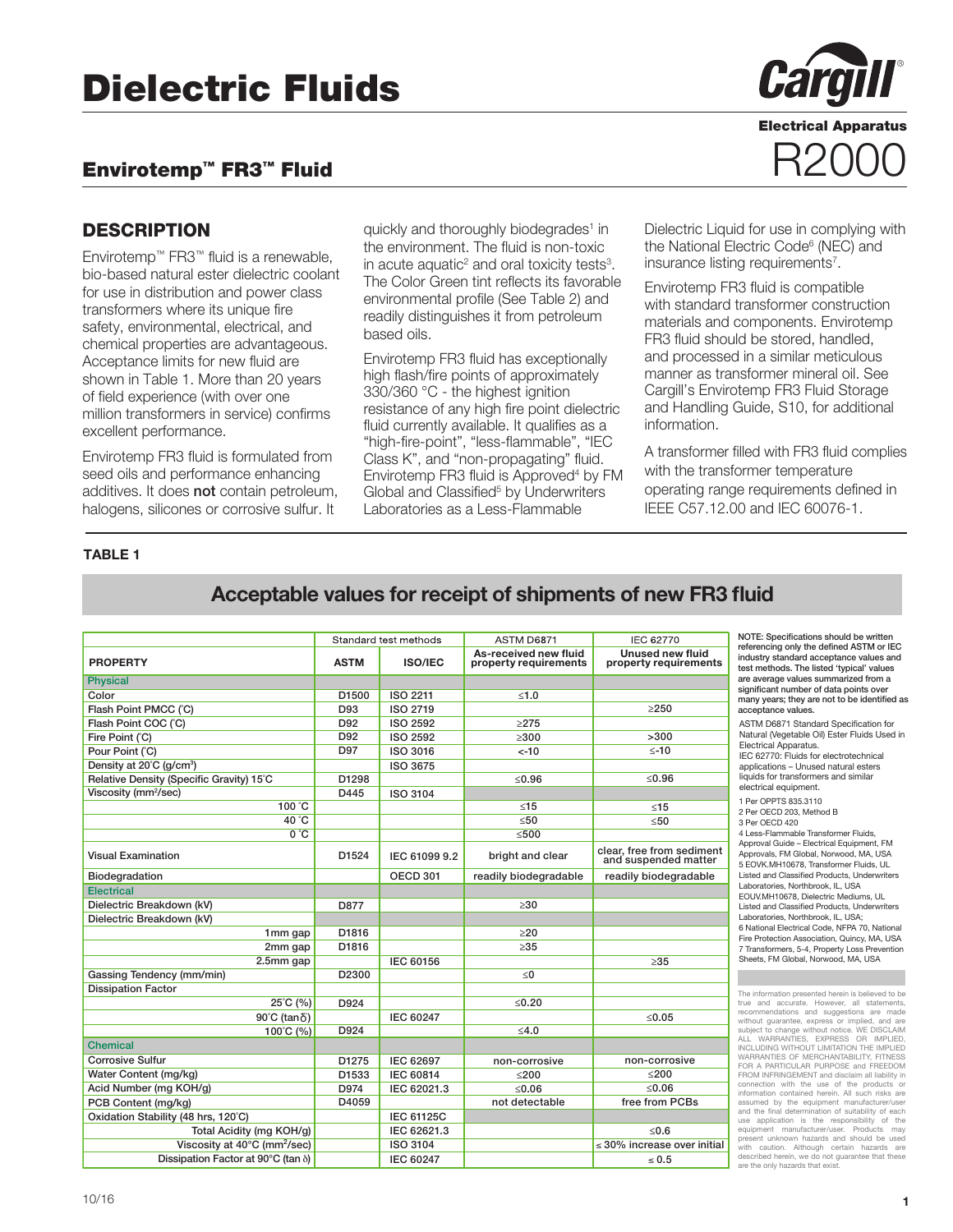In addition to new distribution and power class transformers, a variety of other equipment, including voltage regulators, sectionalizing switches, transformer rectifiers, and electromagnets use Envirotemp FR3 fluid. The fluid is also used in retrofill applications for transformers and other fluid-filled distribution and power equipment.

### ENVIRONMENTAL AND HEALTH

Envirotemp FR3 fluid is specifically formulated to help minimize health and environmental risks. The base oils come from renewable resources commodity seeds - and are recyclable and reusable.

The US and California Environmental Protection Agencies published Envirotemp FR3 fluid's Environmental Technology Verification Report in 2003. The verification process includes biodegradation and toxicity testing. Results from the aquatic biodegradation test confirm that Envirotemp FR3 fluid's rate of biodegradation is the same as that of the standard reference material. Envirotemp FR3 fluid meets the "ultimately biodegradable" criteria (Figure 1). When tested for acute oral toxicity, Envirotemp FR3 fluid is not toxic.

The Edible Oil Regulatory Reform Act (US Public Law 104-55, 1995) makes Envirotemp FR3 fluid eligible for current and future regulatory relief. The options of alternative spill response procedures, such as bio-based remediation, are now available. The fluid's inherent viscosity and tendency of thin layers to polymerize help prevent migration along the surface and into subsurface soils.

The EPA, Occupational Safety & Health Administration (OSHA), and the Department of Transportation (DOT) do not list Envirotemp FR3 fluid as hazardous. Its Hazardous Material Information System (HMIS) rating is 1 for both health and reactivity. Envirotemp FR3 fluid is not classified as bio-accumulating or mutagenic. It is not listed as a carcinogen by National Toxicology Program (NTP), in International Agency for Research on Cancer (IARC) monographs, or by OSHA Regulation. The products of complete combustion of Envirotemp

#### TABLE 2 Envirotemp™ FR3™ fluid's Environmental Attributes

| <b>Attribute</b>                  | <b>Results</b>                 | <b>Method</b>                            |
|-----------------------------------|--------------------------------|------------------------------------------|
| Aquatic Biodegradation [%]        | >99                            | EPA OPPTS 835,3100                       |
| Ready Biodegradation [%]          | >99                            | EPA OPPTS 835.3110                       |
| <b>Acute Aquatic Toxicity</b>     | Non-toxic                      | OECD <sub>203</sub>                      |
| <b>Acute Oral Toxicity</b>        | Non-toxic                      | OECD 420                                 |
| <b>Biobased Material Content</b>  | >95%                           | <b>USDA Biopreferred Program</b>         |
| Total Life Cycle Carbon Footprint | Carbon Neutral                 | Department of Commerce<br>NIST BEES V4.0 |
| Overall Environmental impact      | 1/4th impact of<br>mineral oil | Department of Commerce<br>NIST BEES V4.0 |



Aerobic Aquatic Biodegradation Graph EPA Test OPPTS 835.3100

#### TABLE 3

| Greenhouse gases <sup>®</sup> attributed to transformer fluid for its complete life cycle. |  |  |  |
|--------------------------------------------------------------------------------------------|--|--|--|
|--------------------------------------------------------------------------------------------|--|--|--|

|                      |                    | Grams Per Unit                 | Tons Per 1000 Gallons |                                |  |
|----------------------|--------------------|--------------------------------|-----------------------|--------------------------------|--|
| Catagory             | <b>Mineral Oil</b> | Envirotemp<br><b>FR3 Fluid</b> | <b>Mineral Oil</b>    | Envirotemp<br><b>FR3 Fluid</b> |  |
| <b>Raw Materials</b> | 1,048,184          | $-381,590$                     | 2.306                 | $-0.839$                       |  |
| Manufacturing        | 544.363            | 160,212                        | 1.198                 | 0.352                          |  |
| Transportation       | 122.478            | 71.498                         | 0.269                 | 0.157                          |  |
| Use                  | 154.124            | 153.450                        | 0.339                 | 0.338                          |  |
| End of Life          | 30.825             | 30.690                         | 0.068                 | 0.068                          |  |
| Total                | 1,899,973          | 34.260                         | 4.180                 | 0.075                          |  |

a carbon dioxide equivalents

b In BEES 4.0e, one unit is a 1000 kVA transformer containing 500 gallons of fluid

FR3 fluid are essentially carbon dioxide and water.

# **SUSTAINABILITY**

Building for Environmental and Economic Sustainability (BEES) software<sup>8</sup>, available from the National Institute of Standards and Technology, uses a life-cycle assessment approach, analyzing raw material acquisition,

manufacture, transportation, installation, use, and recycling and waste management, to determine a product's global warming potential.

Table 3 shows the BEES amounts of greenhouse gas generated from raw materials through end of life for mineral oil and Envirotemp FR3 fluid. The cost of mineral oil, in terms of carbon

<sup>8</sup> BEES, Version 4.0e, Building and Fire Research Laboratory, National Institute of Standards and Technology, August 2007, http://www.bfrl.nist.gov/oae/software/bees/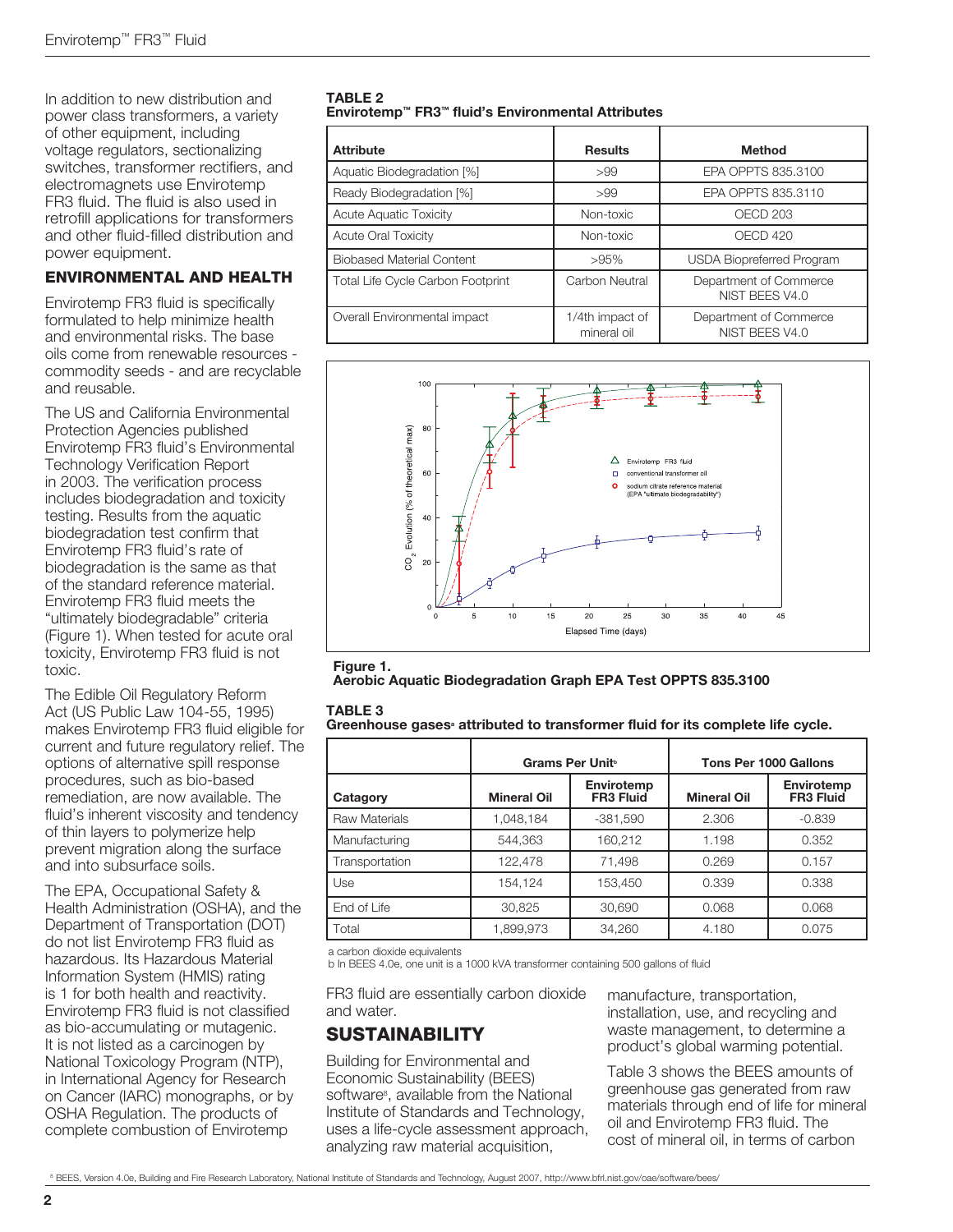emissions, is expensive. Meanwhile, Envirotemp FR3 fluid is relatively inexpensive, about 8.2 lb/gal less green house gas emitted to produce it. Additionally, the study reports that Envirotemp FR3 fluid's overall environmental performance impact score is 1/4th that reported for mineral oil (and that's without consideration for Envirotemp FR3 fluid's transformer insulation life extending properties). This cumulative score results from adding the impacts of water intake, smog, ozone depletion, indoor air, human health, habitat alteration, global warming, fossil fuel depletion, eutrophication, ecological toxicity, critical air pollutants, and acidification.

Envirotemp FR3 fluid, and transformers filled with Envirotemp FR3 fluid are listed in the US Federal BioPreferred<sup>®M</sup> Products Program, making them readily identifiable as BioPreferred to all applicable Federal agencies. Envirotemp FR3 fluid is an excellent option for ISO 14000, Green Build, and other similar environmental programs that promote the use of alternative, environmentally preferable and sustainable materials and procedures.

# FIRE SAFETY

Envirotemp FR3 fluid has a fire point of approximately 360°C, well above the minimum of 300°C required for high fire point fluid classifications. Its flash point (approximately 330°C) is higher than the fire point of most other ignition resistant dielectric fluids in use today (Figure 2).

In laboratory and full-scale ignition tests, Envirotemp FR3 fluid has demonstrated greater fire resistance than other dielectric fluid types. Based on large-scale arc ignition testing, FM Global concluded that the probability of a pool fire evolving from Envirotemp Envirotemp FR3 fluid was so low that a heat release rate need not be determined or considered for FM Global approval.

Based on large-scale arc ignition and hot metal ignition tests, FM Global recognizes Envirotemp FR3 fluid as an equivalent safeguard to space separation, fire barriers, and fire suppression systems for most installations.

FM Global recognizes Envirotemp FR3 fluid as a component of Approved transformers per FM Global Standard 3990. When used in transformers







#### Figure 3.

Fire Hazard Rating UL Standard 340.

containing 10,000 gallons of fluid or less, transformers' separation distance to buildings and other equipment may be up to 1/10th the distance required for mineral oil filled transformers, without fire walls or deluge systems.

OSHA recognizes this FM Global standard as fitting the definition of a Listed and Labeled Product per NEC Section 110-3(b). The standard permits Envirotemp FR3 fluid-filled transformers to be installed indoors, typically without sprinklers or vaults, with a minimum clearance to walls of just 3 feet (0.9M).

UL Standard 340 compares the fire hazard ratings of various fluids. Figure 3 shows the favorable rating assigned to Envirotemp FR3 fluid.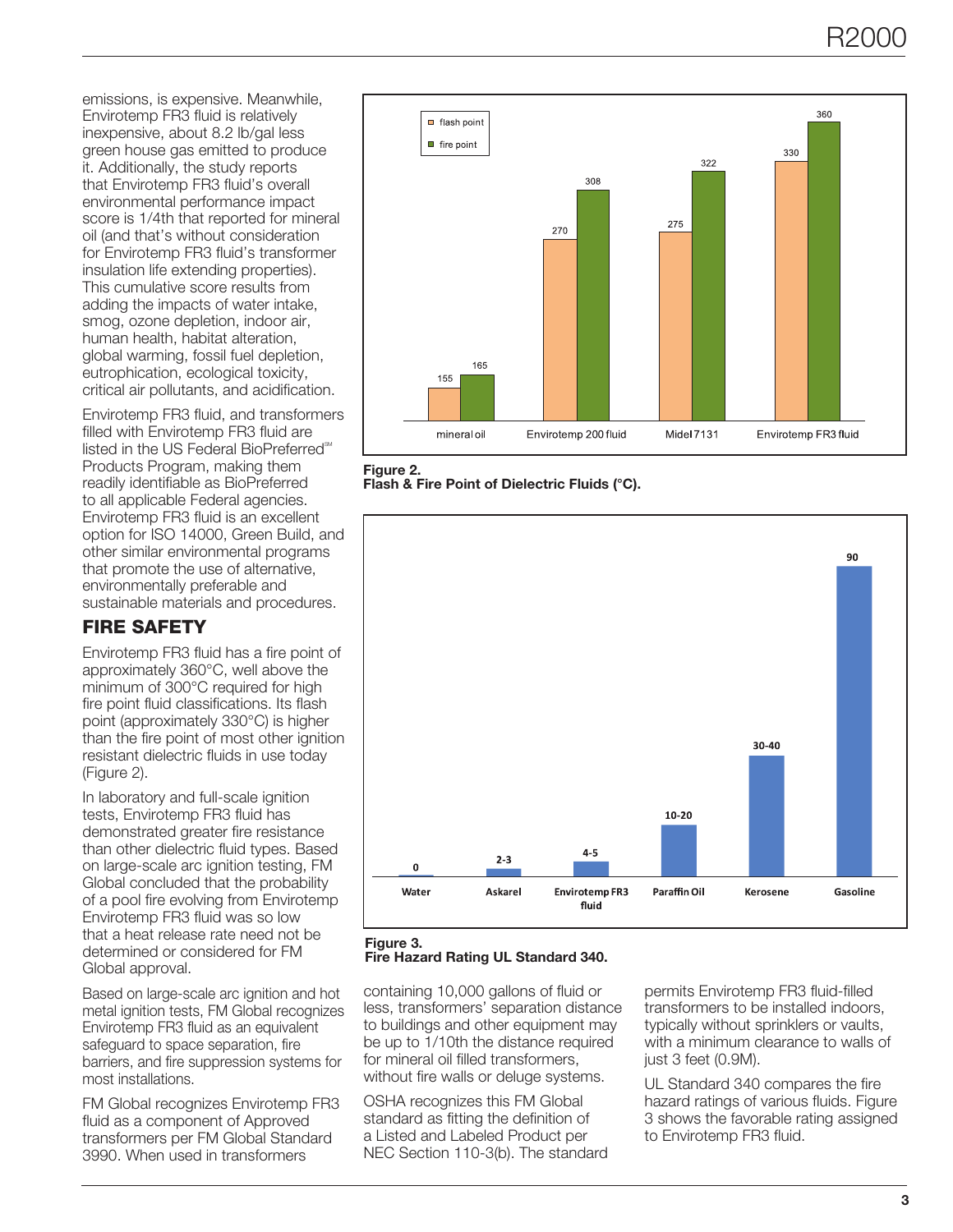| <b>TABLE 4</b><br><b>Transformer Insulating Paper End-of-Life (Hours)</b> |                       |                                                   |                             |                       |                                                   |                             |
|---------------------------------------------------------------------------|-----------------------|---------------------------------------------------|-----------------------------|-----------------------|---------------------------------------------------|-----------------------------|
| <b>End-of-Life Basis</b>                                                  | <b>Mineral</b><br>Oil | $150^{\circ}$ C<br>Envirotemp<br><b>FR3 Fluid</b> | <b>IEEE</b><br><b>Basis</b> | <b>Mineral</b><br>Oil | $170^{\circ}$ C<br>Envirotemp<br><b>FR3 Fluid</b> | <b>IEEE</b><br><b>Basis</b> |
| Retained Tensile<br>Strength<br>50%<br>25%                                | 3100<br>4000          | $>4000*$<br>$>4000*$                              | 1602<br>3327                | 240<br>490            | 1300<br>4000                                      | 323<br>671                  |
| Degree of<br>Polymerization<br>200                                        | 3200                  | $>4000*$                                          | 3697                        | 480                   | 3400                                              | 746                         |

\* Paper did not reach end-of-life over the duration of the test. To be conservative, extrapolation was not employed.

There are no known reports of dielectric pool fires involving Envirotemp FR3 fluid filled transformers.

# MEETING THE CODES

Less-Flammable fluids are recognized as a fire safeguard in Section 15 of the National Electrical Safety Code (Accredited Standards Committee C2) for generation and distribution substations. Envirotemp FR3 fluid meets the National Electrical Code Section 450-23 requirements as a listed less-flammable liquid. It is covered by OSHA Article §1910.305, Section 5(v).

Envirotemp FR3 fluid is FM Global Approved and Underwriters Laboratories Classified "Less-Flammable" per NEC Article 450-23, fitting the definition of a Listed Product per NEC. For additional information, request Cargill's NEC Requirement Guidelines 2008 Code Options for the Installation of Listed Less-Flammable Liquid Filled **Transformers** 

## FLUID/PAPER INSULATION **SYSTEM**

The unique chemical structure of Envirotemp FR3 fluid provides superior insulation system performance compared to other types of dielectric fluids. The thermal properties of Envirotemp FR3 fluid make it a more efficient coolant than higher molecular weight silicone and hydrocarbon dielectric coolants.

Envirotemp FR3 fluid has an exceptional ability to remove water generated by aging paper. This enables the fluid to significantly reduce the aging rate of transformer insulating paper. Per IEEE C57.100, accelerated

aging tests show that Thermally Upgraded Paper (TUK) paper insulation aged in Envirotemp FR3 fluid takes 5-8 times longer to reach the same endof-life points as TUK paper insulation aged in conventional mineral oil.

Table 4 compares the time to reach insulation end-of-life for TUK paper aged in Envirotemp FR3 fluid and conventional transformer oil. The time to insulation end-of-life calculated using the IEEE C57.91 loading guide is included for comparison. Accelerated aging tests show similar thermal aging improvement for non-thermally upgraded Kraft paper.

# APPLICATIONS

*NOTE: The suitability of each application of Envirotemp FR3 fluid is the responsibility of the user. Contact Cargill Envirotemp FR3 Fluids group for application guidelines.*

## New Transformers

Distribution and Power class transformers filled with Envirotemp FR3 fluid for indoor, submersible and outdoor applications are available from manufacturers worldwide.

For indoor applications, Envirotemp FR3 fluid-filled transformers provide the proven technical and performance advantages of liquid-filled designs over dry types as well as a lower total life cycle cost when compared to all other transformer types.

Many types of Envirotemp FR3 fluidfilled transformers are in service: pole-mounted, pad-mounted, networks, reactors, small, medium and large substations, transmission substations, and generator stepups. Envirotemp FR3 fluid-filled transformers are accepted in both

industry and government. Contact Cargill Envirotemp FR3 Fluids group for a copy of the Envirotemp FR3 Fluid User's List, Bulletin B110.

# Retrofilling Transformers

Envirotemp FR3 fluid is especially suited for upgrading the environmental and fire safety of mineral oil-filled transformers. It is miscible with mineral oil, high molecular weight hydrocarbons and other ester fluids. FR3 fluid is not miscible with silicone and should not be applied in transformers previously containing silicone. FR3 fluid can also be used in PCB (Askarel) replacement initiatives.

Unlike most other fluid types, the residual transformer oil in a properly retrofilled transformer should not reduce the fire point of Envirotemp FR3 fluid below the NEC minimum of 300°C (Figure 4). This is true even after full equilibrium has been achieved between the replacement fluid and the residual mineral oil in the paper.

Additional advantages of retrofilling with Envirotemp FR3 fluid include high dielectric strength, better match of dielectric constant to Kraft paper insulation, excellent lubricity, material compatibility, and a coefficient of expansion similar to conventional transformer oil. Envirotemp FR3 fluid has superior resistance to coking and sludge formation when compared to conventional transformer oil. In addition to passing the Power Factor Valued Oxidation (PFVO) test, Doble Laboratories' Sludge-Free Life tests resulted in no measurable sludge. The fluid also acts as a drying agent for transformer insulation that has become wet from aging, extending the useful life of the transformer insulation system.

# Switching Devices

With excellent dielectric strength retention (Figure 5), lubricity, and gassing tendencies, Envirotemp FR3 fluid is an excellent switching medium at normal operating temperatures. Proven applications include new and retrofilled sectionalizing switches and transformers with load break accessories such as Bay-O-Net and current-limiting fusing, on-off and four position switches, and Vacuum Fault Interruption protection devices.

<sup>9</sup> P.J. Hopkinson, L. Dix, "Tapchangers for De-energized Operation in Natural Ester Fluid, Mineral Oil, and Silicone" IEEE/PES Transmission & Distribution Conference & Exposition, July 26-30, 2009, Calgary Canada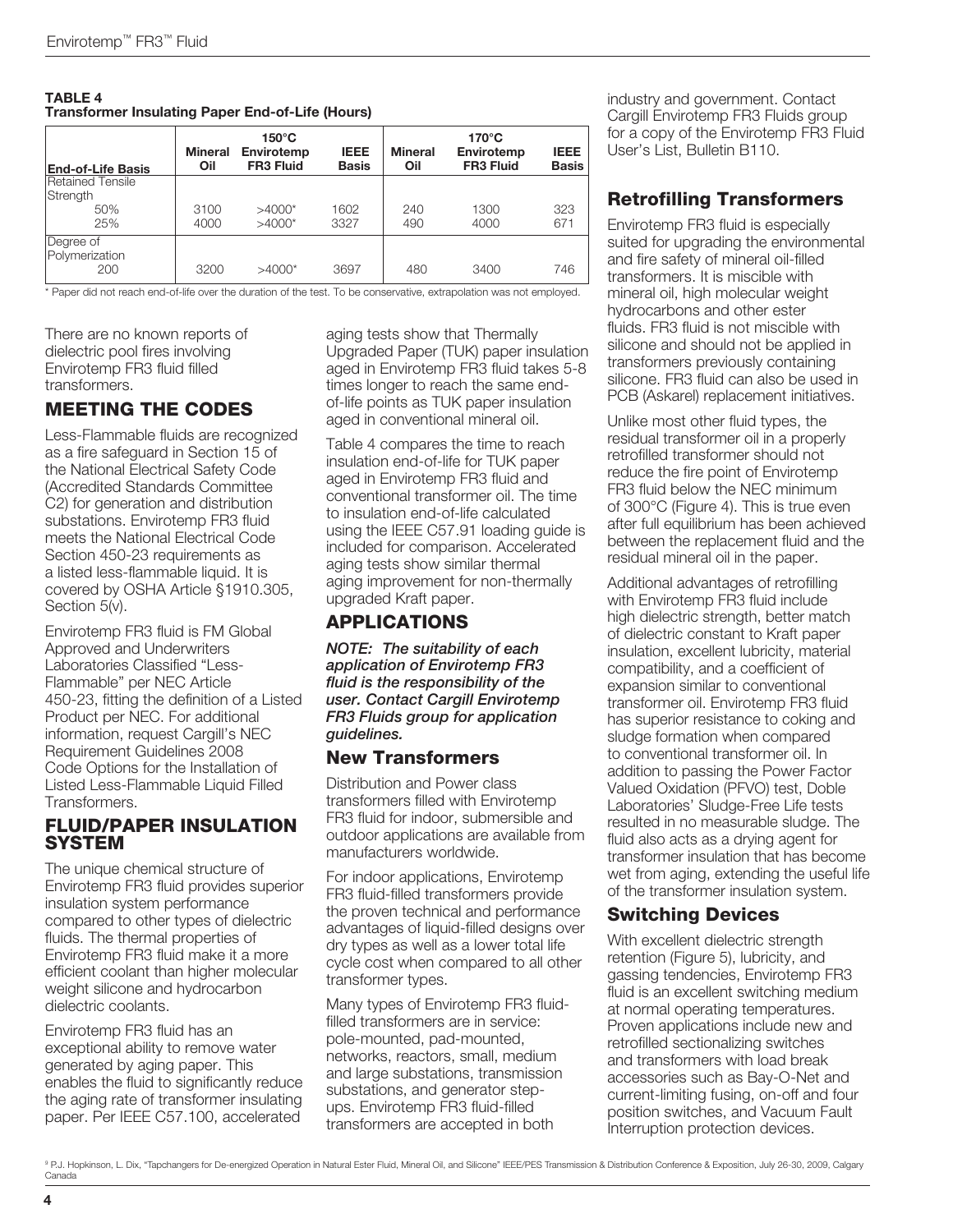

Figure 4.





### Figure 5.

Fluid loadbreak dielectric strength retention comparison.

Accelerated life tests confirm stationary contacts are most stable in Envirotemp FR3 fluid<sup>9</sup>. In coking tests, Envirotemp FR3 fluid produced less than 1/20th of the deposits that were produced in conventional mineral oil.

Due to the low temperature viscosity difference of Envirotemp FR3 fluid compared to conventional transformer oil, the equipment manufacturer should verify applications at low ambient temperatures.

# Other Applications

The inherent safety and performance properties of Envirotemp FR3 fluid have led to its application in electrical equipment other than transformers, including industrial electromagnets,

superconducting motors, klystron modulators, transformer/rectifier sets, and heat transfer applications. Envirotemp FR3 fluid has excellent lubricity, an important characteristic for application in equipment with moving parts. High voltage bushing applications also appear promising due to the fluid's excellent ability to minimize insulating paper degradation and its low gassing tendency value of approximately -79 µl/min.

# STORAGE AND HANDLING

Similar meticulous procedures for storing and handling conventional transformer mineral oil should be followed with Envirotemp FR3 fluid. To help maintain the extremely low

percent moisture saturation at time of fluid manufacture, exposure time to air should be minimized. Drum and tote storage should be indoors or outdoors protected from the elements, including sunlight. Refer to the Cargill Envirotemp FR3 Fluid Storage and Handling Guide S10.

*Note: To maintain the optimal fluid properties for its intended use as an electrical insulating fluid, exposure to oxygen, moisture, and other contaminants must be minimized. Except for short storage periods, material that has been immersed in Envirotemp FR3 fluid should not be exposed to air. Thin films of natural esters tend to polymerize much faster than conventional transformer oil. For equipment drained of Envirotemp FR3 fluid, it is recommended that the equipment be placed in an inert gas environment, be re-immersed in fluid, or rinsed with mineral oil. Where the transformer power factor is a concern, hot air drying is an unacceptable process for assemblies already impregnated with a natural ester fluid. For impregnated assemblies that require additional drying, a method of drying that does not expose the impregnated insulation to air is required to avoid excessive oxidation of the dielectric fluid.*

# FLUID MAINTENANCE

Periodic preventive maintenance tests for Envirotemp FR3 fluid-filled equipment should follow the same schedule used for transformers filled with conventional transformer oil. Key tests on fluid samples include:

- 1. Dielectric Strength: The IEEE C57.147 minimum acceptable ASTM D1816, 2mm gap limits for continued use of service-aged Envirotemp FR3 fluid are 40 kV (≤ 69 kV), 47 kV (69 ≤ kV < 230), and 50 kV (≥ 230 kV).
- 2. Flash Point and Fire Point. Small amounts of mineral oil will not significantly reduce the fire point of Envirotemp FR3 fluid. Contamination above 7% may lower the fire point below 300°C. If contamination is suspected, the flash and fire points should be measured.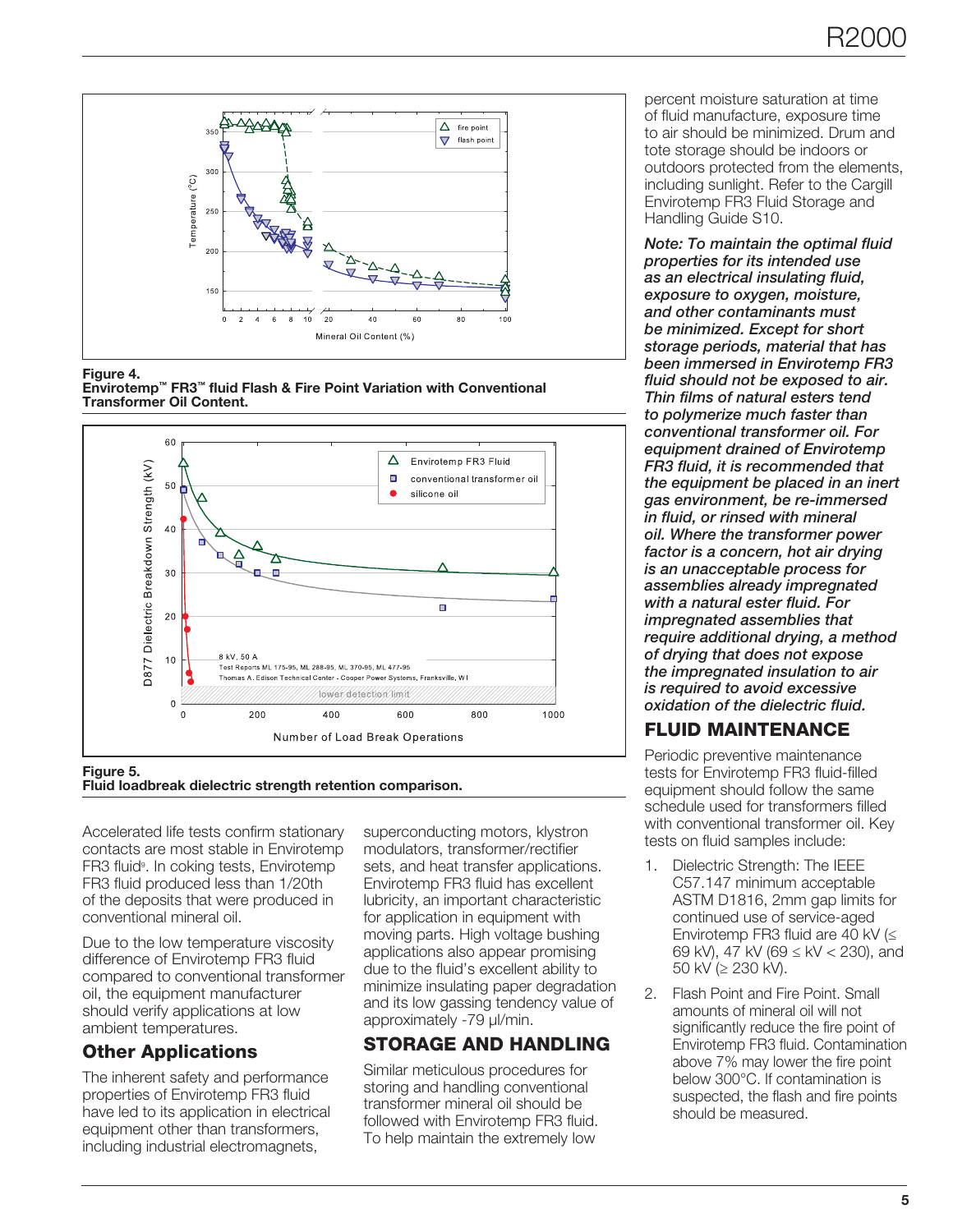

Figure 6. Prior to shipment, Envirotemp™ FR3™ fluid undergoes extensive quality assurance testing. The facility where Envirotemp FR3 fluid is produced is ISO 9001 Certified.

- 3. Dissolved gas analysis of Envirotemp FR3 fluid is particularly useful for high value equipment or equipment servicing critical loads.
- 4. Color and appearance, dissipation factor, acid number, resistivity, viscosity, and interfacial tension are indicators of possible fluid contamination or unusual degradation.

For fluid that cannot be reconditioned, disposal options include selling to lube oil recyclers, rendering companies, or providers of fuel for industrial boilers and furnaces. Used fluid uncontaminated by controlled hazardous materials does not fall under the jurisdiction of the Federal Used Oil Regulation (CFR Title 40 Part 279).

#### FUNCTIONAL SPECIFICATION FOR NEW ENVIROTEMP FR3 NATURAL ESTER LESS-FLAMMABLE TRANSFORMER DIELECTRIC COOLANT

### 1.0 Scope

1.1. This specification describes a non-toxic (in acute aquatic<sup>10</sup>, and oral toxicity<sup>11</sup> tests), biodegradable<sup>12</sup>, fire resistant, bio-based<sup>13</sup> natural ester dielectric fluid. It is intended for use in electrical equipment as an environmentally preferred, lessflammable insulating and cooling medium.

## 2.0 Requirements

2.1 Fluid Manufacturer

Fluid manufacturer shall have a minimum of ten (10) years experience producing and testing dielectric coolants. Manufacturer upon request shall provide AC withstand and impulse withstand for both gap and creep from 3mm to 150mm.

2.2 Dielectric Coolant

The dielectric coolant shall be a biobased biodegradable, be FM Global Approved, UL® Classified as a less-flammable fluid. It shall meet the property limits listed below. The base fluid shall be 100% derived from seed oils.

- 2.3 Acceptable values for receipt of shipments of new Enviotemp FR3 fluid are shown in Table 1
- 2.4 Environmental and Health Third Party Validations

The fluid shall have a US EPA Environmental Technology Verification (ETV) Statement published. The fluid shall meet the test limits shown in Table 2

2.5 Packaging

The electrical insulating fluid shall be furnished in sealed vessels suitable for the purpose, including 5-gallon containers, 55-gallon drums, 330-gallon totes, or in bulk. Each vessel

shall have tampering indicating devices.

#### 3.0 Recommended Customer Receiving Quality Control

3.1 Inspection

Each lot received shall be visibly inspected for container integrity. Verify that tamper proof seals are intact and no leaks are visible.

3.2 Receiving Tests

Samples shall be taken from containers per ASTM D 923 Section 2.2, as follows:

| <b>Lot Size</b><br>(gallons) | <b>Number of Containers</b><br><b>Sampled</b>               |
|------------------------------|-------------------------------------------------------------|
| 600 or less                  |                                                             |
| 601 - 3000                   | $2 - 6$                                                     |
| 3001 or more                 | 6 minimum<br>(10% of quantity of<br>containers recommended) |

When material will be combined for production, samples may be mixed together in equal proportions to create a composite sample for testing. Minimum tests required are dielectric strength and visual inspection. Dissipation factor test is highly recommended, although not essential.

## 4.0 Important information

4.1 Storage

Avoid storing drums and totes outdoors. Extreme temperature variations can stress the integrity of container protective seals. Exposure of totes to sunlight can cause fluid discoloration

4.2 Intended Use

The use of electrical insulating and cooling fluid is generally dictated by the engineering design of the electrical apparatus. The electrical insulating fluid covered by this specification is intended for use as an insulating and cooling medium in electrical equipment.

10 Per OECD 203, Method B

- 11 Per OECD 420
- 

<sup>&</sup>lt;sup>12</sup> Per US EPA OPPTS 835.3100 and US EPA OPPTS 835.8110 (ii)<br><sup>13</sup> Per USDA Biopreferred minimum biobased content for Fluid-Filled Transformers - Vegetable Oil-Based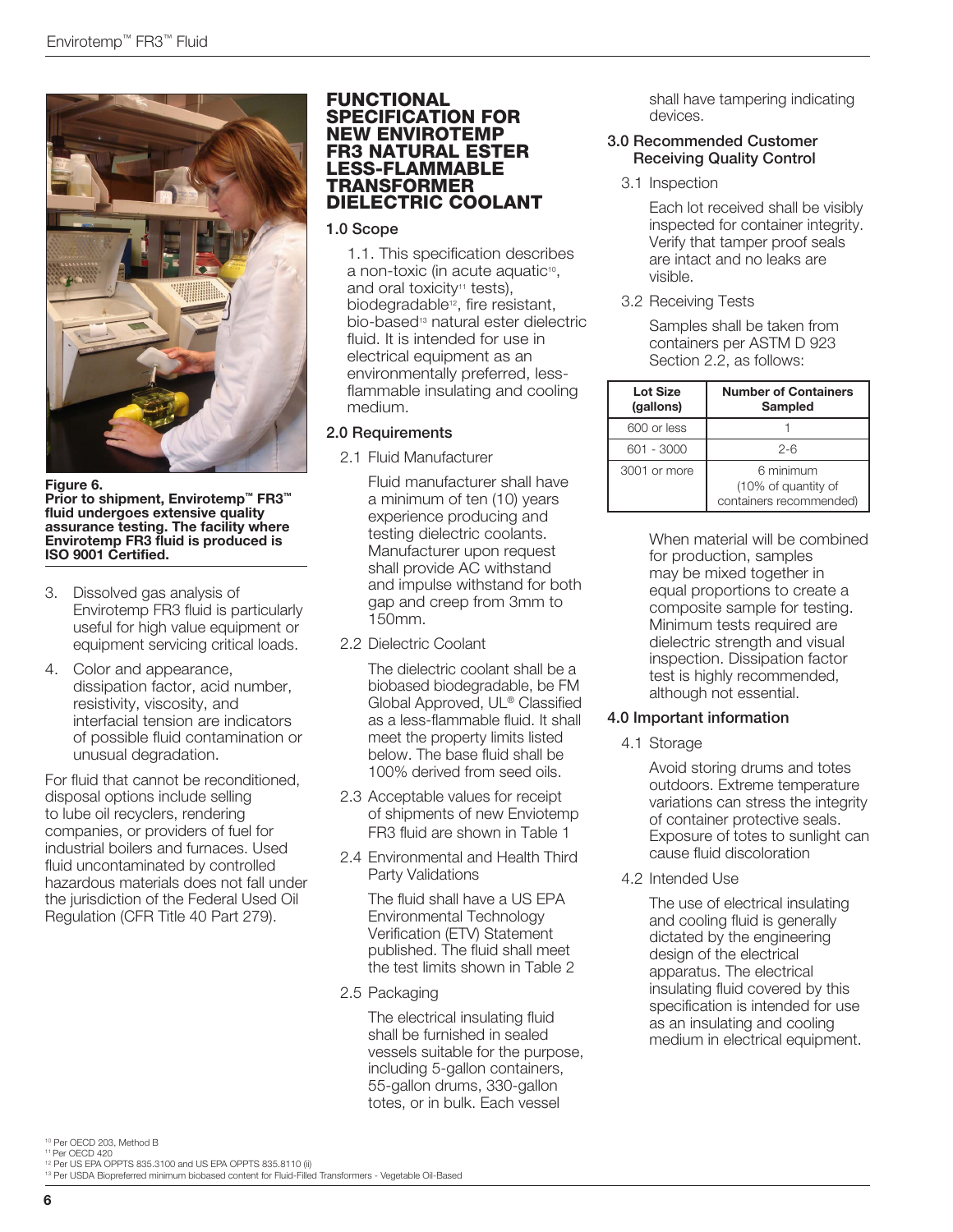4.3 Fluid Transfer

When transferring electrical insulating fluid from its original container, take care to prevent contamination with moisture, dust, and foreign matter. These impurities can cause deterioration of the dielectric strength and electrical performance.

4.4 Partial Containers

Provide nitrogen blanket for partially filled containers, and properly seal to prevent contamination.